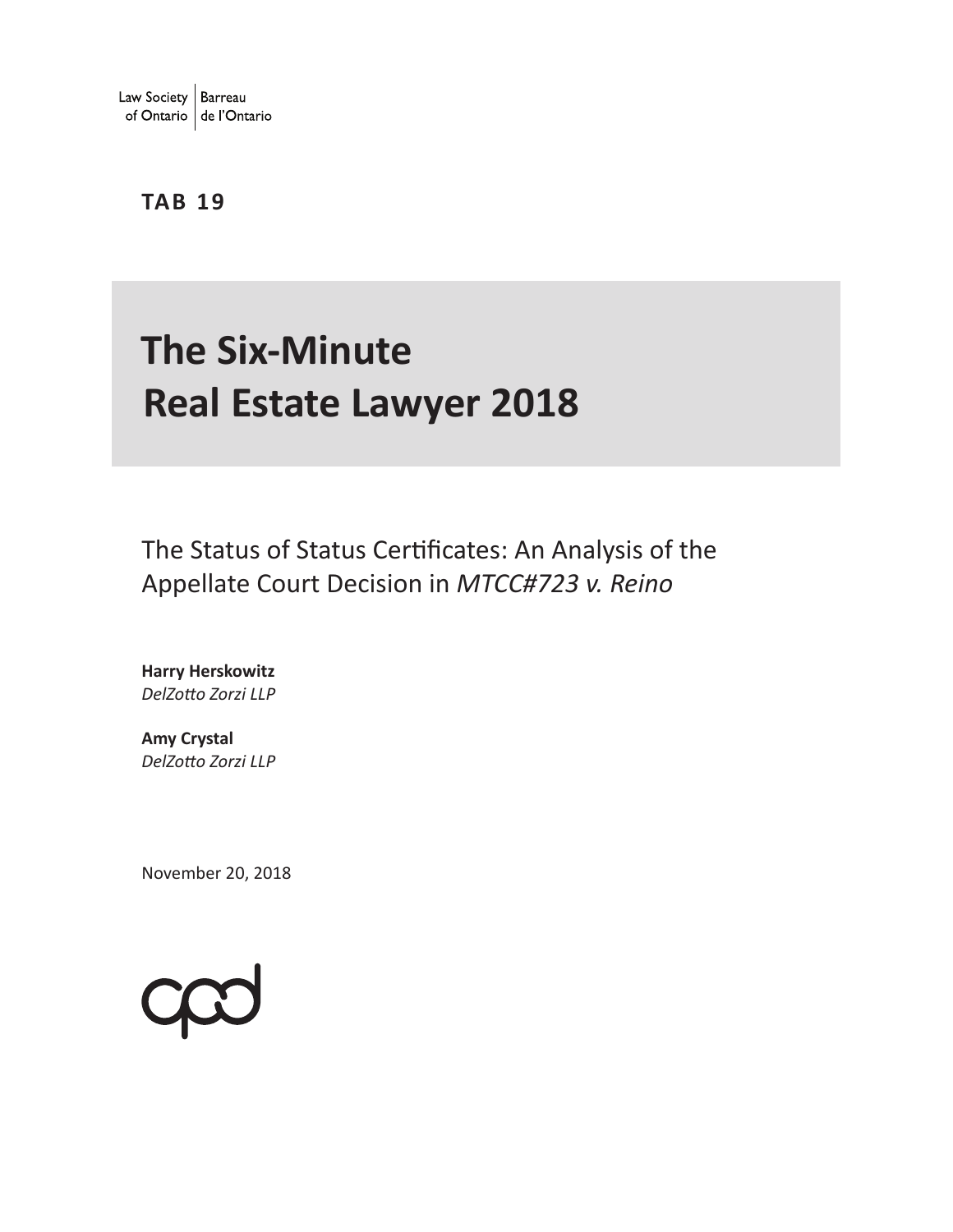## **THE STATUS OF STATUS CERTIFICATES: AN ANALYSIS OF THE APPELLATE COURT DECISION IN** *MTCC NO. 723 V. REINO*

BY HARRY HERSKOWITZ & AMY CRYSTAL – DELZOTTO, ZORZI LLP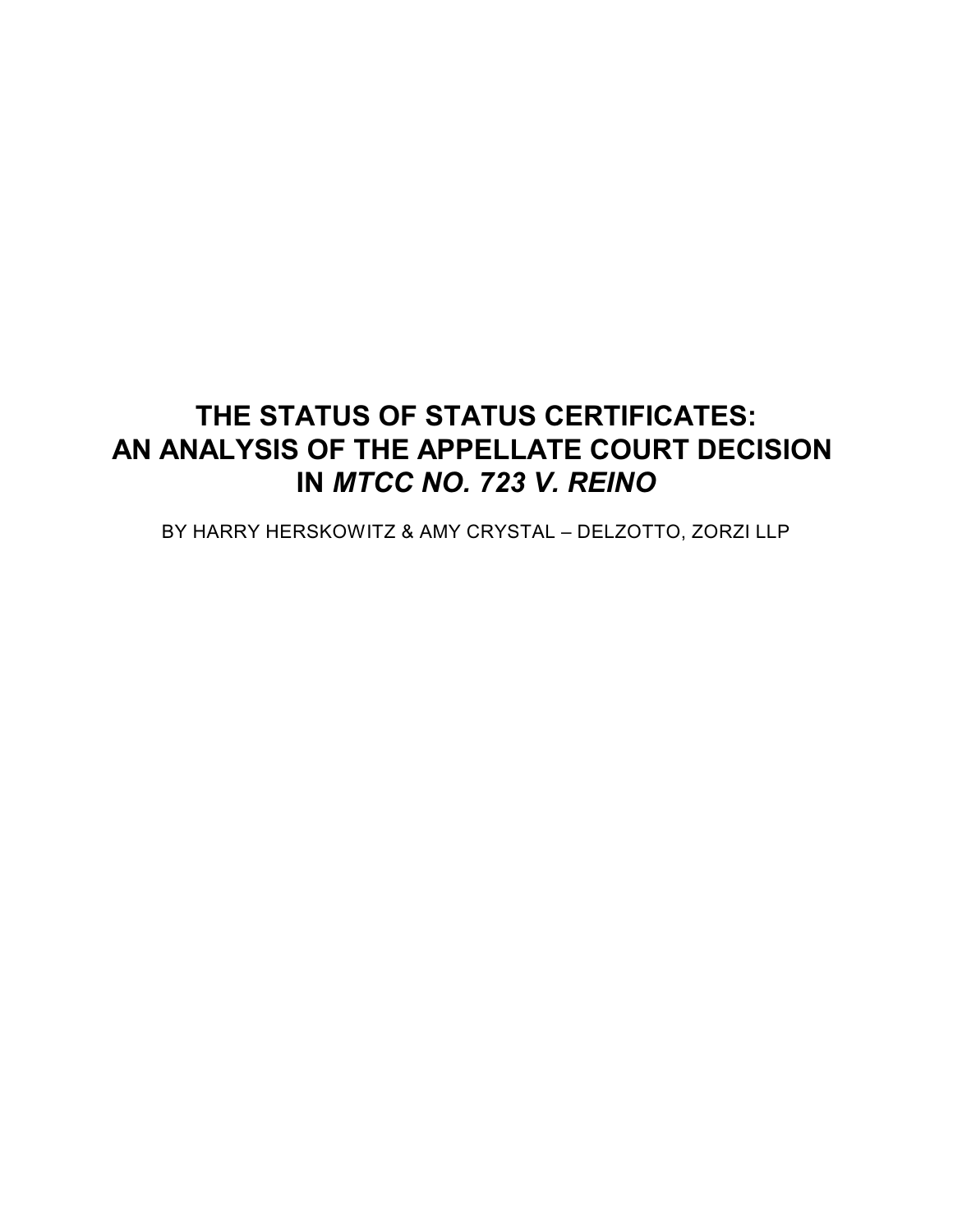#### **INDEX\***

- **1. INTRODUCTION**
- **2. WHO CAN REQUEST A STATUS CERTIFICATE AND WHO CAN RELY UPON ITS CONTENTS**
- **3. RECENT CHANGES TO THE STATUS CERTIFICATE FORM**
- **4. THE REINO CASE**

\_\_\_\_\_\_\_\_\_\_\_\_\_\_\_\_\_\_\_\_\_\_\_\_\_

- **I. THE FACTS OF THE CASE**
- **II. THE ISSUE ON APPEAL**
- **III. THE APPELLATE COURT'S RULING**
- **IV. THE AUTHORS' ANALYSIS OF THE DECISION**

<sup>\*</sup> For the Law Society of Ontario's Six-Minute Real Estate Lawyer Program 2018 --- November 20, 2018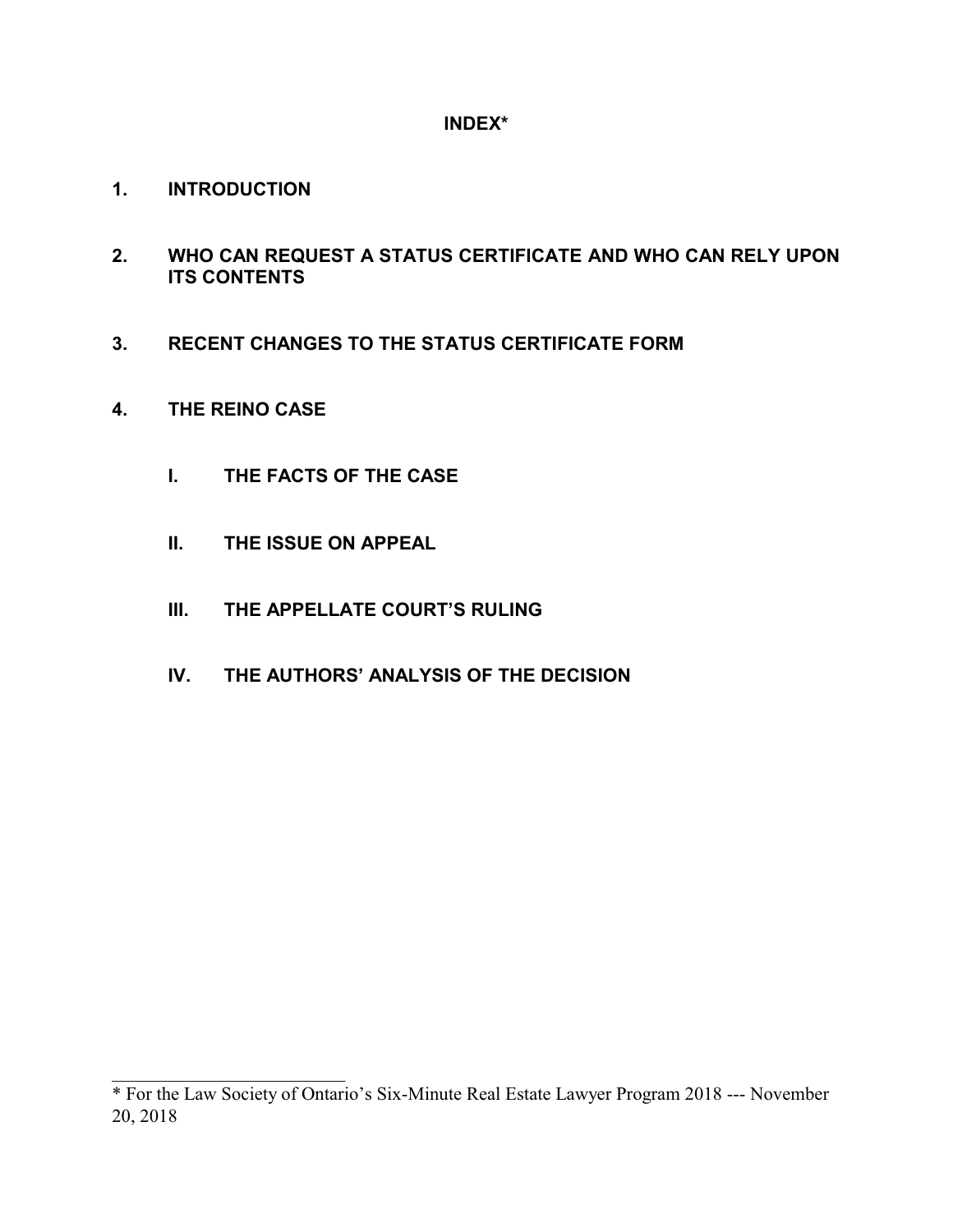#### **1. INTRODUCTION**

The *Condominium Act, 1998*, S.O. 1998, c.19, as amended (hereinafter referred to as the "**Act**") is, amongst other things, consumer protection legislation. The Act therefore contains unique features designed to safeguard the interests of both existing and future condominium unit owners alike. One of those features is contained in section 76 of the Act, which requires a condominium corporation to issue a status certificate, in the prescribed form, when so requested. This document is intended to ensure that unit purchasers and mortgagees are provided with sufficient information regarding a particular unit, as well as the overall condominium project, to help them make an informed buying or lending decision. A status certificate that is issued by the condominium corporation in connection with the purchase of a new condominium unit from the declarant (especially if the transaction is completed prior to turnover), will generally reveal little information over and above that already contained within the disclosure statement provided by the declarant, since there is not a lot of additional information to be disclosed about the general status of the condominium or its administration at such an embryonic stage in its existence. For example, there will typically not be any outstanding litigation involving the newly-registered condominium, nor any information about the sufficiency of the reserve fund, nor any increase in the common expenses or outstanding special assessments having been levied. However, in the context of a re-sale condominium unit, the status certificate is of critical importance to the unit purchaser, inasmuch as it will reveal vital information about the condominium, in terms of its physical and financial condition, as well as any outstanding claims that have embroiled the condominium in formal litigation. Accordingly, the purchaser of a unit in the context of a re-sale transaction should always insist on making the agreement of purchase and sale conditional on the purchaser's solicitor's review of a currently-dated status certificate, together with all of the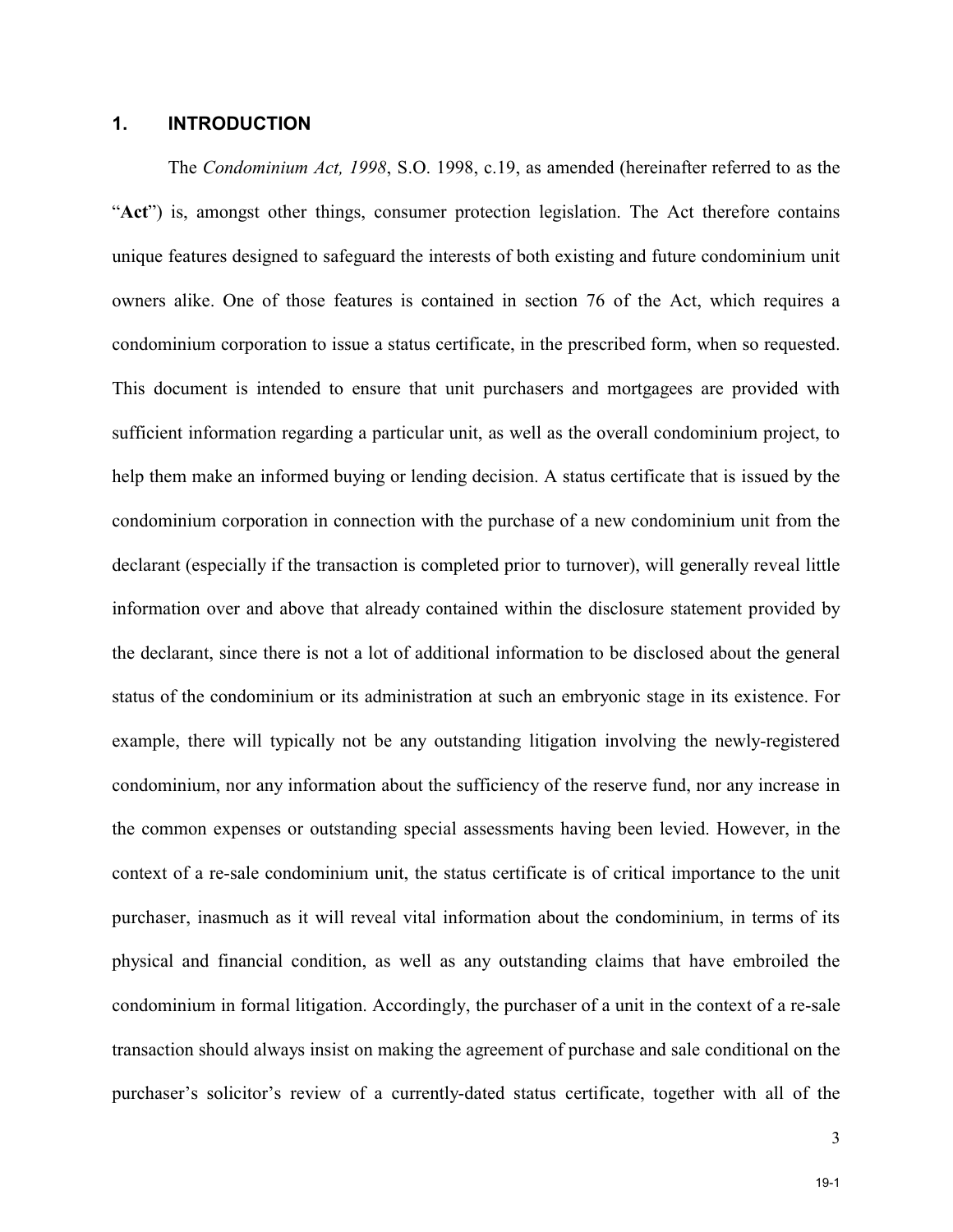related condominium documents that must accompany the certificate pursuant to the Act and the regulations promulgated thereunder.

Pursuant to subsection 76(6) of the Act, the status certificate binds the condominium corporation as of the date that it is given (or deemed to have been given) with respect to the information that it contains (or is deemed to contain) as against a purchaser or mortgagee of a unit who relies upon the certificate. Accordingly, it is of the upmost importance that the status certificate be completed as carefully and as accurately as possible, inasmuch as the condominium corporation will be legally estopped and barred from denying anything that is contrary to the information contained (or deemed to be contained) therein. Recently, in the case of *Metropolitan Toronto Condominium Corporation No. 723 v. Reino*, 2018 ONCA 223 (hereinafter referred to as the "**Reino Case**"), the Ontario Court of Appeal was asked to determine whether a condominium corporation that had issued a prior "clean" status certificate in relation to a particular dwelling unit, and that subsequently discovered that unapproved alterations had been made to the dwelling unit in contravention of the declaration, is nevertheless bound or obliged to issue another "clean" status certificate to the purchaser of the subject unit, rather than a status certificate that expressly discloses the unapproved alterations, and the corresponding requirement to rectify same and restore the dwelling unit to its original condition.

The purpose of this paper is to revisit the provisions of section 76 of the Act, together with the recent changes thereto emanating from the *Protecting Condominium Owners Act, 2015*, S.O. 2015, c. 28, and to review and analyze the appellate Court's decision in the Reino Case.

19-2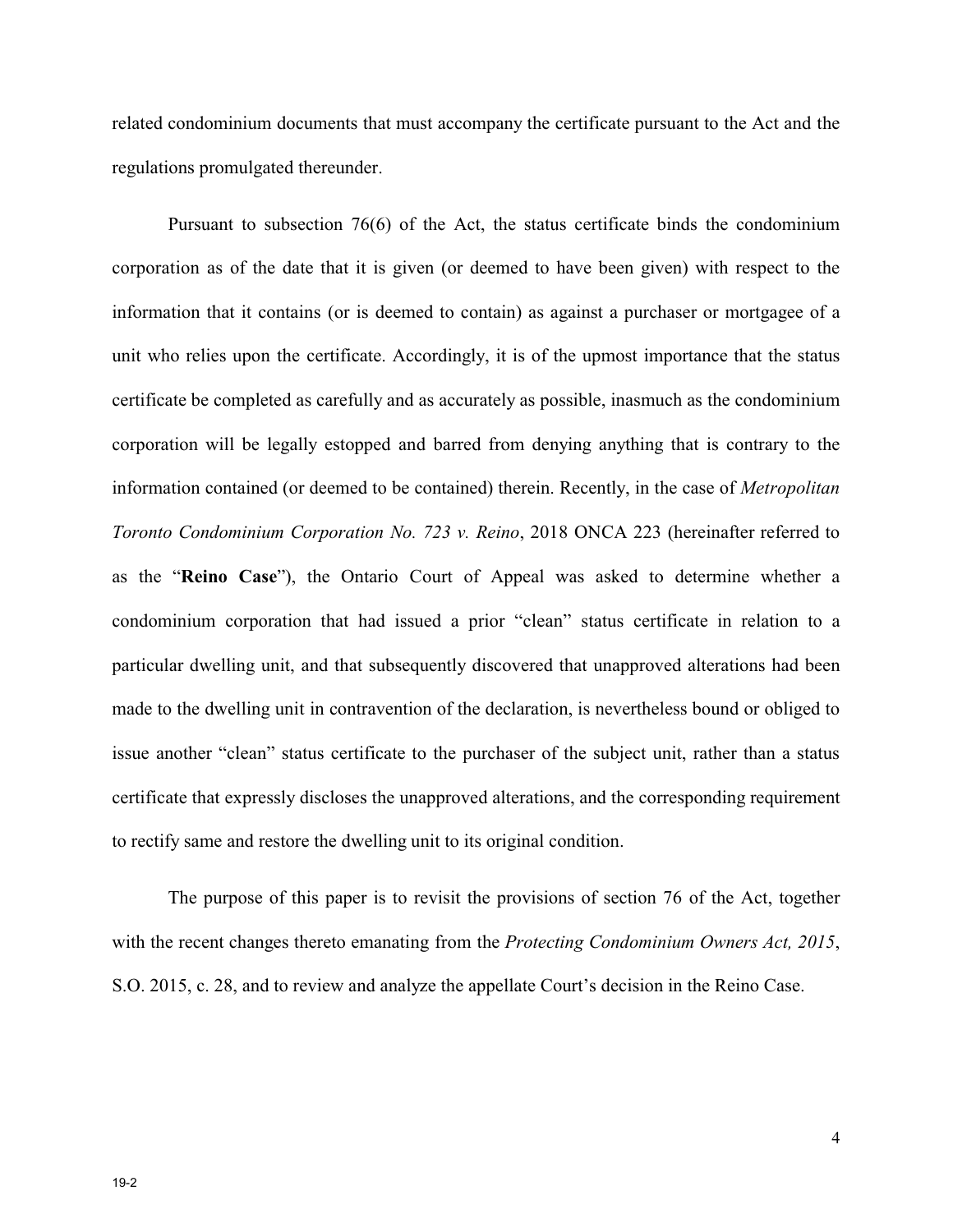#### **2. WHO CAN REQUEST A STATUS CERTIFICATE AND WHO CAN RELY UPON ITS CONTENTS**

Pursuant to subsection 76(1) of the Act, a condominium corporation must give a status certificate to each person who requests same, issued in the prescribed form that specifies the date on which it was made, and that contains the mandatory information more particularly described in the various subparagraphs of this subsection. The condominium corporation must issue the status certificate, together with all of the materials that are required to be attached thereto or included therein, within ten (10) days after its receipt of the request and the accompanying fee, $\frac{1}{1}$ which fee cannot exceed  $$100.00$  (inclusive of all applicable taxes).<sup>2</sup> A condominium corporation that does not deliver a status certificate within the requisite time is deemed to have given a certificate on the day immediately after the required time has expired, to the effect that as of such date: (i) no default in the payment of common expenses exists; (ii) the board has not declared an increase in the common expenses, since the date of the budget for the current fiscal year; and (iii) no assessment has been levied against the subject unit for the purposes of increasing the contributions to the reserve fund, since the date of the budget for the current fiscal year.<sup>3</sup> The Act further provides that if a status certificate issued by a condominium corporation omits material information that is otherwise required to be included therein, or appended thereto, or addressed thereby (as provided by section 76 of the Act, or the regulations promulgated thereunder), then the status certificate will be deemed to have stated that no such information exists.<sup>4</sup> These "deeming" provisions are intended to safeguard the interests of prospective unit

<sup>&</sup>lt;sup>1</sup> Subsection 76(3) of the Act.

<sup>&</sup>lt;sup>2</sup> Subsection 18(2) of Ontario Regulation 48/01.

 $3$  Subsection 76(5) of the Act.

 $4$  Subsection 76(4) of the Act.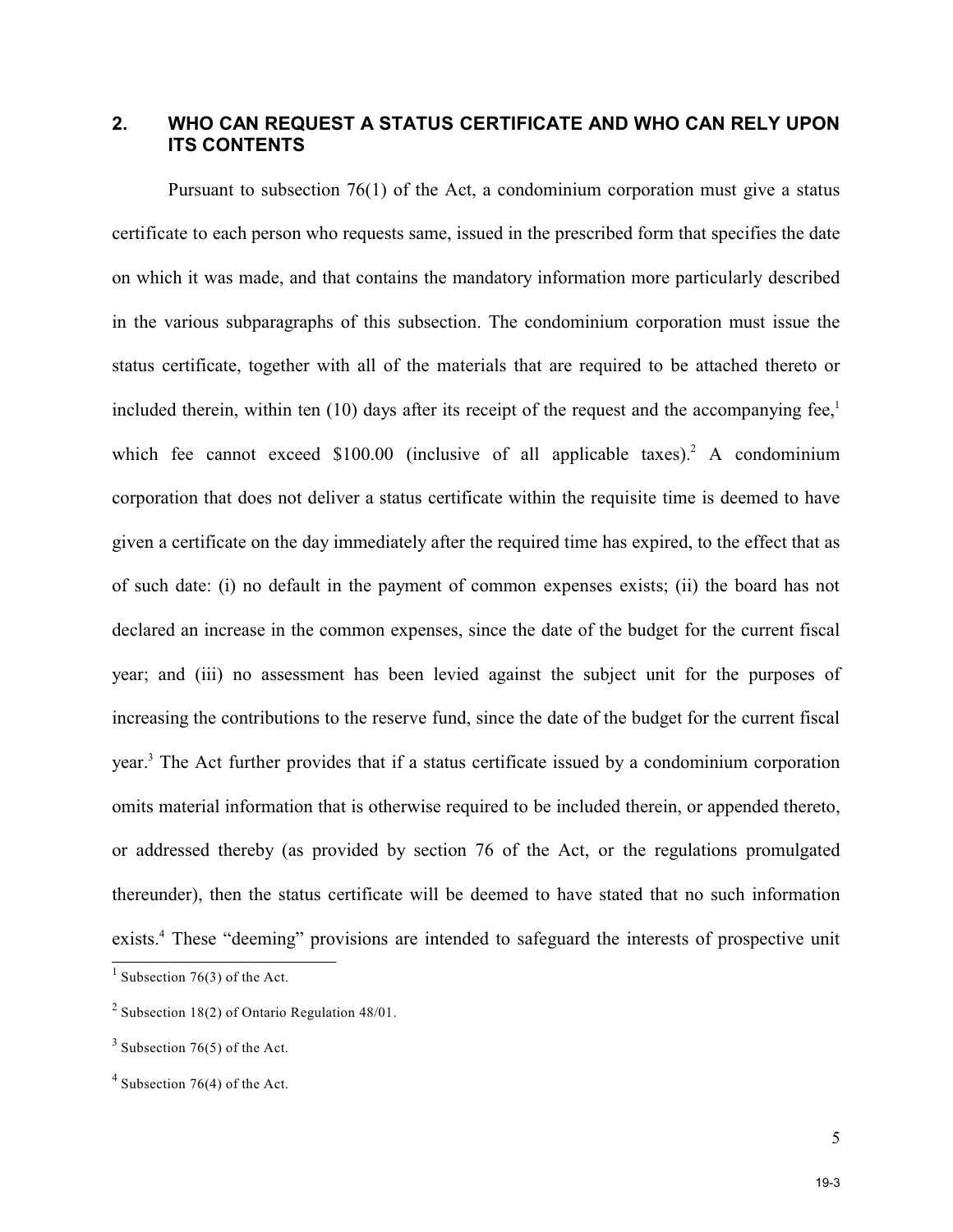owners and their respective mortgagees who do not receive the status certificate, and have no other method of attaining the requisite information, and are therefore exposed financially to the undisclosed risks.

While subsection 76(1) of the Act does not limit who may request (and to whom the condominium corporation is obliged to give) a status certificate, subsection 76(6) limits the category of people to whom the corporation is bound, and against whom the corporation is correspondingly estopped from denying the veracity of the items contained (or deemed to be contained) in the status certificate. More specifically, a condominium corporation is only estopped against a purchaser or mortgagee who has requested the status certificate and has reasonably relied upon the information contained (or deemed to be contained) therein. As the Court of Appeal in the Reino Case recently confirmed, in *obiter*, it makes no difference whether the owner/vendor of the unit, or the purchaser thereof, requests the status certificate. An owner/vendor of a condominium unit may request and obtain a status certificate for ultimate delivery to his or her purchaser (as is frequently the case in purchase and sale transactions), but the condominium corporation will only be estopped against the purchaser (or the mortgagee) who relies upon same.<sup>5</sup>

#### **3. RECENT CHANGES TO THE STATUS CERTIFICATE FORM**

The provincial government's comprehensive review of the Act between 2012 and 2015 revealed the need for additional safeguards to support both current and future condominium unit

<sup>5</sup> By contrast, subsection 32(8) of the Act's predecessor, the *Condominium Act*, R.S.O. 1990, had explicitly provided that the status certificate binds the condominium corporation "as against the person requesting the certificate." Accordingly, in the decision of *Lucas v Durno & Shea* (1985), 39 R.P.R. 178 (Ont. Prov. Ct.) (decided under the predecessor Act), the Court held that where an estoppel certificate was requested by (and addressed to) the unit owner selling his or her unit to a third-party purchaser, the condominium corporation was not estopped against the purchaser, but only against the vendor to whom the certificate was addressed.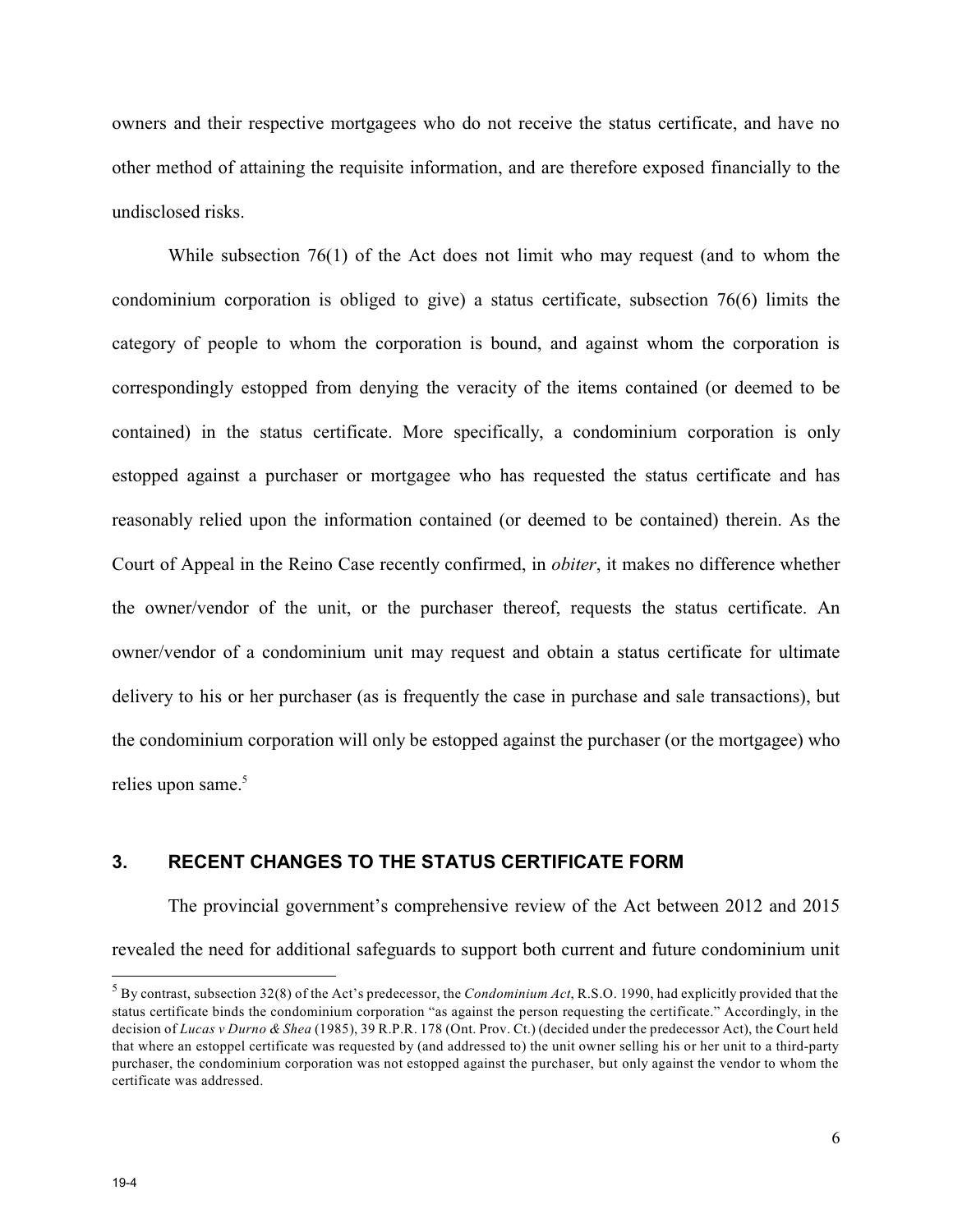owners, and to help purchasers of units to make more informed decisions when entering the condominium market. Among the changes to the existing legislation, the *Protecting Condominium Owners Act,* 2015, S.O. 2015, c. 28 expanded the prescribed information that must be included in a status certificate. While substantially similar to its predecessor, in both its form and substance, the status certificate has been updated to address the recent regulatory changes pertaining to electric vehicle charging systems (hereinafter referred to as "**EVCS**"), which came into effect on May 1, 2018.<sup>6</sup> More specifically, paragraph 23 of the new form of status certificate addresses the possibility that the common elements may be modified by a unit owner to allow for the installation of an electric vehicle charging system, either through an agreement under subsection 98(1)(b) of the Act, or pursuant to the new section 24.6 of Ontario Regulation  $48/01$ .<sup>7</sup> Likewise, paragraph 25 of the status certificate has been modified to require the condominium corporation to disclose whether any installations of EVCS have been implemented or contemplated by the condominium corporation in accordance with the new subsection 24.3(5) of Ontario Regulation 48/01. Finally, paragraph 33 of the status certificate now requires the condominium corporation to provide copies of any and all agreements entered into between the unit owner and the condominium corporation that bind the unit, pursuant to subsection 98(1)(b) of the Act or the new section 24.6 of Ontario Regulation 48/01.

 $^6$  Earlier this year, the province released new regulations aimed at facilitating the installation of EVCS in existing condominium corporations. The new regulations allow condominium corporations and unit owners to install EVCS within the common elements of the condominium under certain circumstances, without having to comply with all of the requirements stipulated in sections 97 and 98 of the Act respectively.

<sup>&</sup>lt;sup>7</sup> Pursuant to section 24.6 of Ontario Regulation 48/01, if a unit owner's application for the proposed installation of an EVCS is accepted by the condominium corporation, then the parties must take all reasonable steps to enter into an agreement within 90 days (or within such other time period as may be agreed upon in writing) to facilitate the installation, use, and operation of the EVCS, which must be registered on title to the owner's unit (similar to agreements entered into between owners and condominium corporations under section 98 of the Act).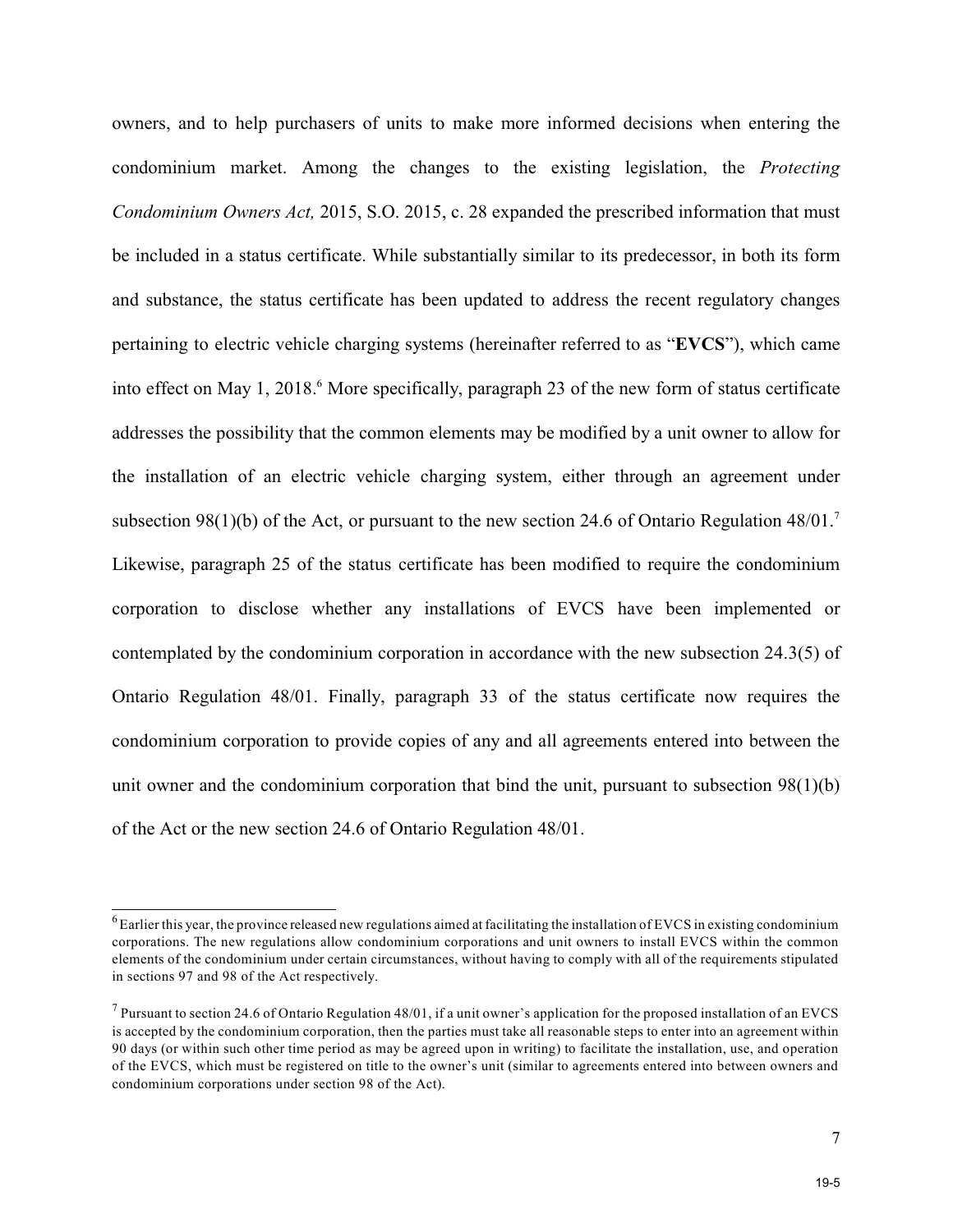Although not yet in force, condominium corporations will also need to include in the status certificate a list of all current shared facilities agreements to which the condominium corporation is a party pursuant to section 21.1 of the Act. $^8$  Additionally, the status certificate will not only need to disclose all outstanding judgments against the condominium corporation, and the status of all legal actions to which the condominium corporation is a party, but also the financial implications (as may be prescribed) of any such judgements and legal actions.<sup>9</sup> It remains to be seen whether the impending amendments to the regulations will require further information to be included in status certificates.

The new status certificate form, dated March 23, 2018, is available on the Government of Ontario's website. Since the status certificate is a "prescribed form," condominium corporations must use the province's most current version.<sup>10</sup> Although deviations from the prescribed form will not invalidate its contents (provided that any such modifications do not affect the substance of the form, are unlikely to mislead, and the form is organized in the same or substantially similar way as the prescribed form), $<sup>11</sup>$  it is nevertheless prudent to simply strike through the sections of</sup> the status certificate that do not apply, rather than remove such sections altogether, particularly in light of the fact that the form itself expressly indicates that sections may be struck out or added, as necessary. Condominium corporations should exercise great care when including information

 $^8$  Section 21.1, although not yet in force, provides that if a proposed condominium will be sharing the use, maintenance, repair, insurance, operation or administration of any land, assets, facilities or services with another party, then it must enter into a shared facilities agreement that meets the prescribed requirements, and ensure that said agreement is registered on title. The regulations to the Act will prescribe provisions that must be included in such agreements, which likely will include clearly outlining or specifying the formula or basis upon which the shared facilities costs will be allocated between or amongst the contributing parties.

<sup>&</sup>lt;sup>9</sup> Subsection 76(1)(h.1) of the Act.

<sup>&</sup>lt;sup>10</sup> Subsection 18(1) of Ontario Regulation 48/01 provides that a status certificate shall be in English or French, and shall be in the form that is entitled "Status Certificate" in English or "Certificat d'information" in French, as the case may be.

<sup>11</sup> Section 84 of the *Legislation Act, 2006*, S.O. 2006, c. 21.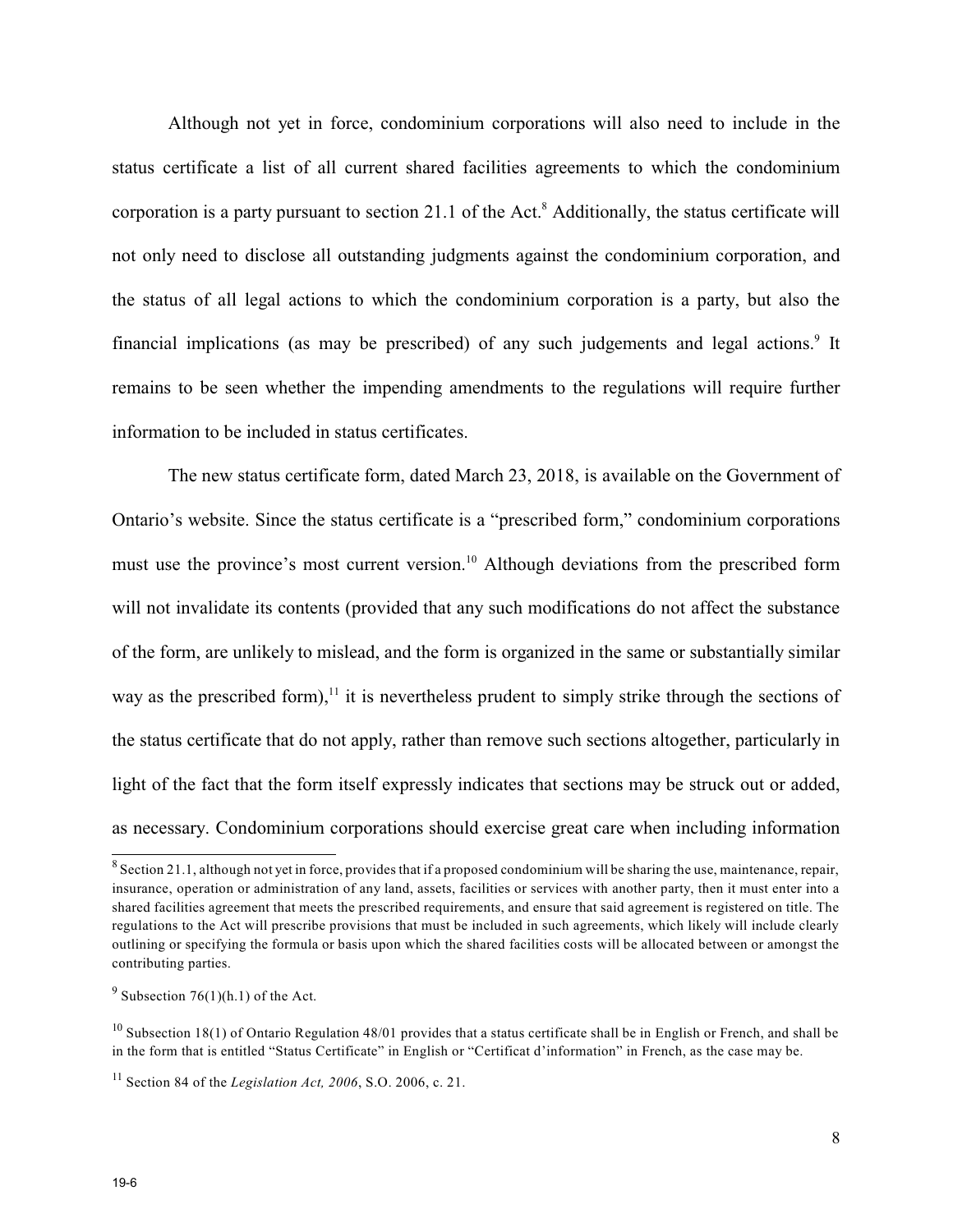beyond what is required by the Act, as such statements may attach (or result in) additional liability on the part of the condominium corporation. Indeed, the Court of Appeal has held that a condominium corporation has an obligation to take reasonable steps to ensure that the content of the status certificate is accurate, even if the information is not statutorily mandated.<sup>12</sup> This duty flows from the common law of negligent misrepresentation, and not from the condominium legislation *per se.* In light of the condominium corporation's potential liability for issuing a false or misleading status certificate, it is critical that the status certificate be completed as diligently and as accurately as possible.

#### **4. THE REINO CASE**

#### **I. THE FACTS OF THE CASE**

In 2013, Dante Reino (hereinafter referred to as the "**Owner**") purchased a residential condominium unit from his mother who had owned the unit since 2004. At the time of her purchase, the Owner's mother had received a "clean" status certificate from the condominium corporation, Metropolitan Toronto Condominium Corporation No. 723 (hereinafter referred to as "**MTCC 723**"), confirming that the unit was not in violation of the condominium's declaration, by-laws or rules. Upon purchasing the unit, the Owner was also issued a clean status certificate.

When the Owner decided to sell his unit in 2016, he requested another status certificate from MTCC 723, which he intended to use in connection with his sale of the condominium unit. This time, the status certificate noted (at paragraph 12 thereof) that the unit was in breach of the condominium's declaration, since changes had been made to the unit's configuration without the

<sup>12</sup> *Orr v Metropolitan Toronto Condominium Corp. No. 1056*, 2014 ONCA 855 at para 55.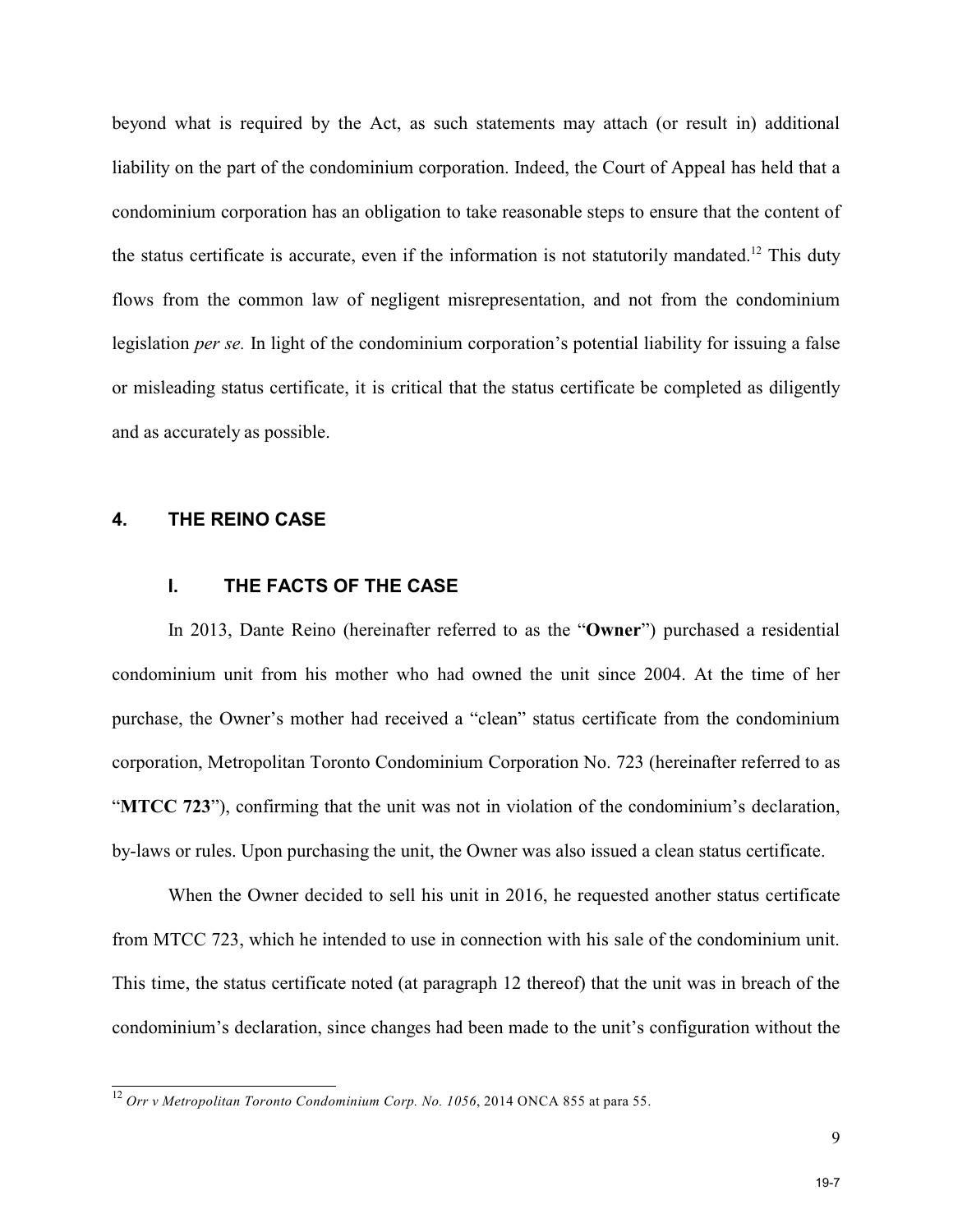prior written consent of the board of directors. More specifically, a second bedroom had been added to the unit and the kitchen was relocated. The status certificate therefore indicated that the condominium corporation may take steps to remove the unauthorized alterations and restore the unit to its original configuration, the costs of which would be added to the common expenses attributable to the unit.

The Owner contended that, contrary to the status certificate, no alterations to the unit had been undertaken during the period that the unit was owned by him or his mother. Accordingly, if the configuration of the unit was changed from its original layout, such modifications must have been carried out by a previous owner prior to 2004. Moreover, despite the fact that representatives of MTCC 723 had visited the unit on numerous occasions over the course of the Owner's occupancy (primarily for the purpose of conducting fire safety inspections), no one had ever mentioned that the layout had been improperly altered.

The Owner commenced an application against MTCC 723, seeking a declaration that the condominium corporation was bound by its previously-issued clean status certificates, and that the infractions cited in the most recent status certificate were not binding upon him, nor with respect to his unit. In April of 2017, the Superior Court of Justice ruled in his favour, holding that MTCC 723 was precluded from issuing the status certificate in its present form. The application judge ordered MTCC 723 to issue a clean status certificate in respect of the Owner's unit, pursuant to section 76 of the Act, without any reference whatsoever to the alleged violations of the condominium's declaration. Following the release of the Superior Court of Justice's decision, MTCC 723 successfully appealed to the Court of Appeal.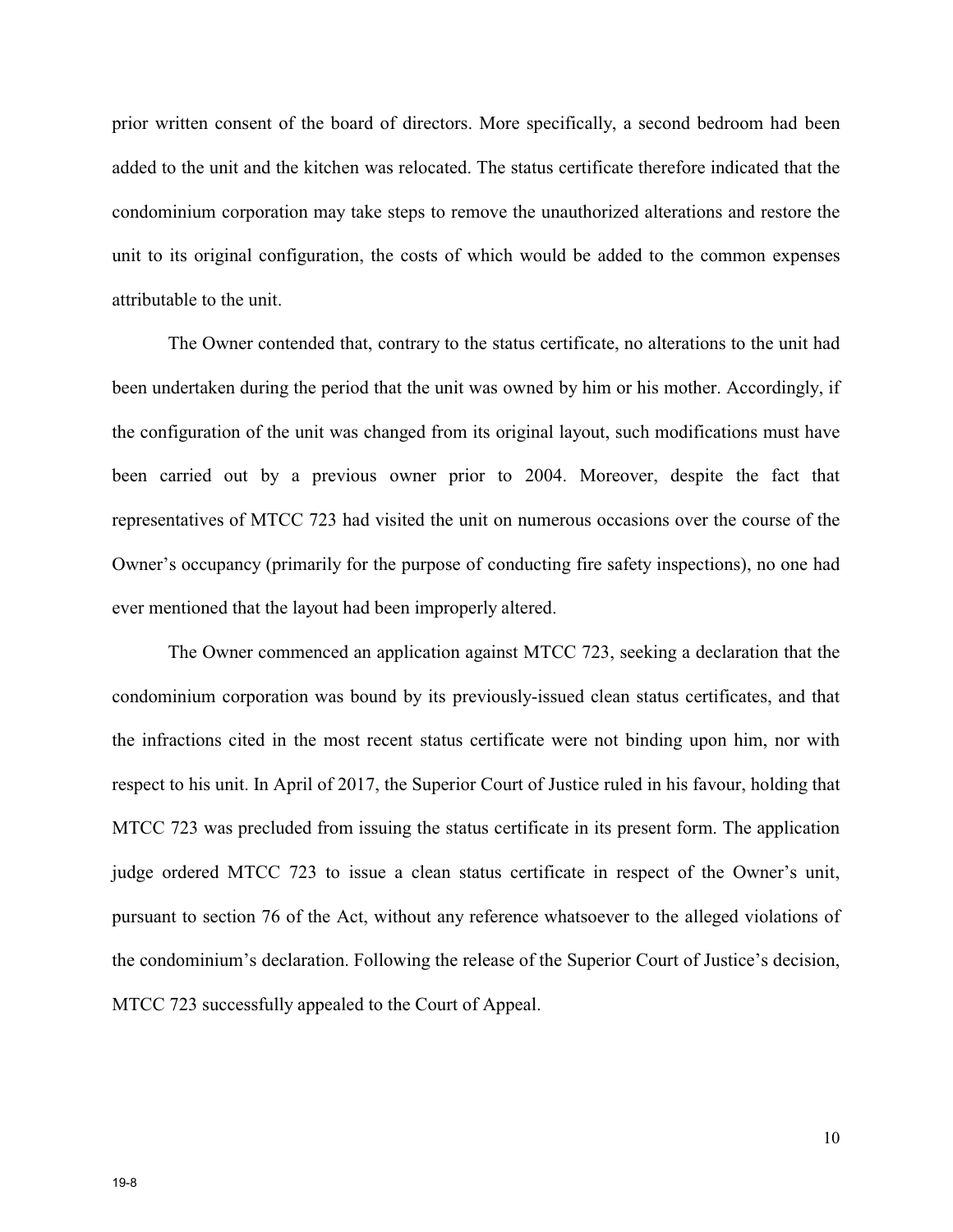#### **II. THE ISSUE ON APPEAL**

The issue raised on appeal was whether a condominium corporation that has issued a prior clean status certificate in relation to a unit will, in the event that it later discovers matters that it believes should have been disclosed to unit purchasers or prospective mortgagees, be estopped and precluded from noting such matters or concerns in a subsequent status certificate requested by the owner/vendor or the purchaser of the unit.

#### **III. THE APPELLATE COURT'S RULING**

In its unanimous decision, the Court of Appeal held that the application judge had erred in concluding that the condominium corporation was unable to issue anything other than a clean status certificate in the circumstances of this case. At the outset, the appellate Court noted that section 76 of the Act must be considered in the context of the consumer protection purpose of the statute. The objective of a status certificate is to bring to the attention of unit purchasers and/or mortgagees matters that may be of concern to them when contemplating the purchase/financing of a condominium unit. Where a condominium corporation becomes aware, after issuing a clean certificate, of a circumstance or problem that is required to be disclosed by virtue of section 76 of the Act (or the regulations promulgated thereunder), it must include such information in the next status certificate that it issues in connection with the subject unit, irrespective of whether same could negatively impact the completion of the purchase and sale transaction involving the unit. Accordingly, as soon as MTCC 723 discovered that the unit layout had been altered without the board's approval, it was obliged to include such information in the very next status certificate so issued. To do otherwise, the Court observed, would be misleading to the unit purchaser, and would effectively perpetuate the infraction or contravention of the declaration.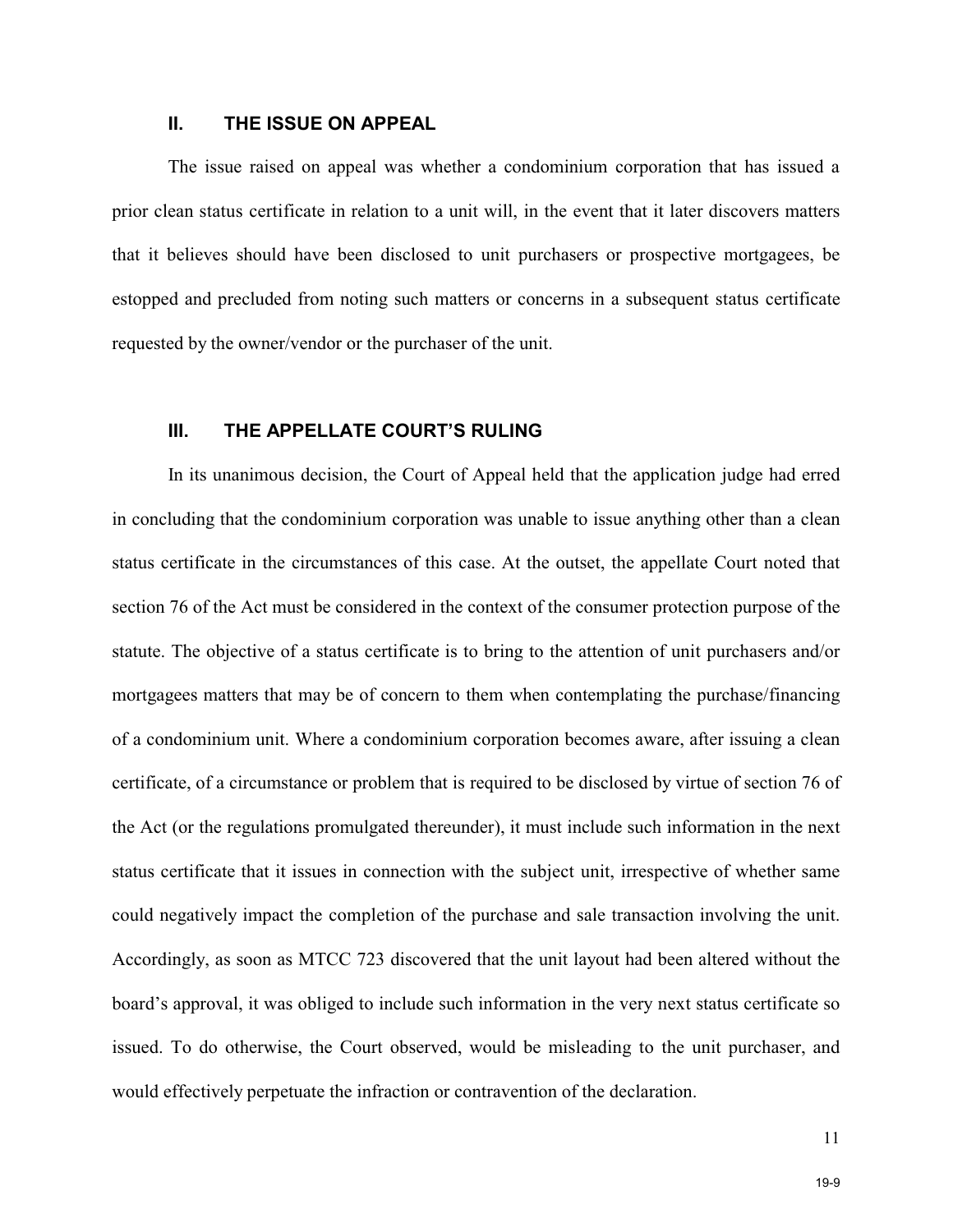The Court went on to note that notwithstanding MTCC 723's disclosure obligation vis-àvis prospective unit owners and mortgagees, the Owner was (and continues to be) entitled to rely upon the status certificate that was issued to him when he acquired the unit in 2013, and the condominium corporation is correspondingly still bound by same. If the condominium corporation negligently issued the status certificate to the detriment of (or prejudice to) the Owner, then the Owner can sue the condominium corporation for damages reflecting the diminution in value (if any) of his unit so caused by the erroneous, inadequate or improper disclosure that may have occurred, provided that the Owner does so prior to the expiration of the applicable limitation period. Whether or not there was, in fact, negligence on the part of MTCC 723 would be determined in such an action. In the end, the appellate Court set aside the order of the application judge, and awarded costs in favour of the condominium corporation in the amount of \$31,625, all inclusive.

#### **IV. THE AUTHORS' ANALYSIS OF THE DECISION**

The authors agree with the appellate Court's ruling that in circumstances where a condominium corporation becomes aware of a matter or issue that should be disclosed by virtue of section 76 of the Act (or the regulations promulgated thereunder), it must include such information in the next status certificate that it issues, regardless of whether the condominium corporation has previously delivered a clean status certificate in respect of the subject unit. If the Court had ruled otherwise, then in the authors' respectful opinion, such a decision would not only have undermined the very purpose of a status certificate (namely to ensure that unit purchasers and mortgagees have sufficient information to allow them to make an informed buying or lending decision), but would also have exposed the condominium corporation to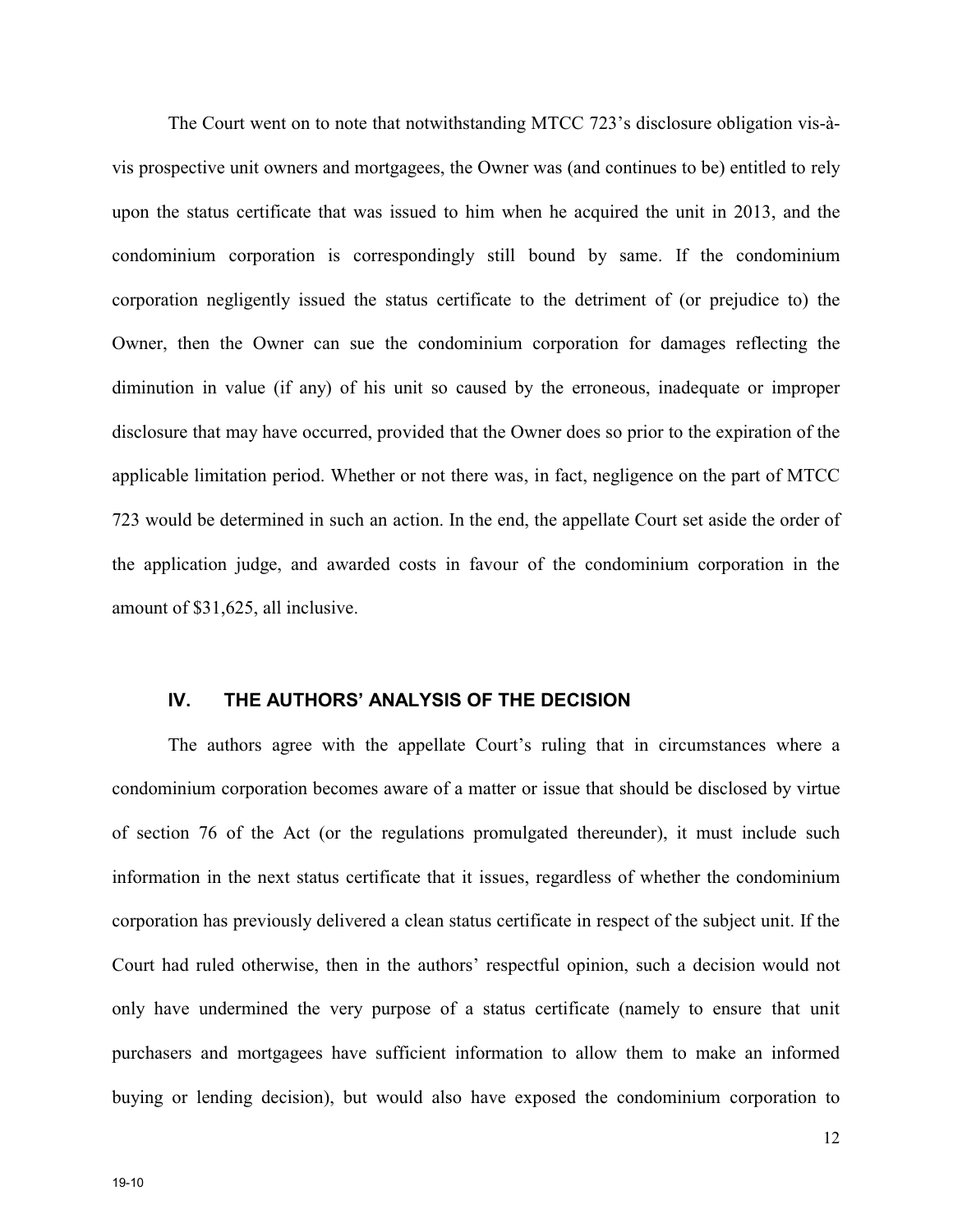potential liability for a false or misleading status certificate, in those circumstances where the status certificate was reasonably relied upon to the detriment of the purchaser or mortgagee. For example, in the Reino Case, the unapproved alterations comprising the relocated kitchen and the additional bedroom may also constitute (or give rise to) a contravention of the Ontario Building Code, and/or may violate the health and safety standards or the property standards of the local municipality (particularly if a structural component, a gas vent or an electrical conduit is negatively impacted by the alterations), thereby substantiating the claim for damages that might be instituted by the unwitting purchaser or mortgagee who subsequently discovers the unapproved alterations independently, sometime after the completion of the purchase and sale transaction. Furthermore, a contrary ruling by the appellate Court would have had the effect of precluding the condominium corporation from ever insisting on the unit owner's rectification of the infraction or contravention, and thereby perpetuate the non-conforming status quo in perpetuity, unless the condominium corporation is ultimately compelled to do so (or chooses to do so on its own) at its sole cost, risk, and expense.

The appellate Court decision in the Reino Case reinforces the importance of the status certificate as the vehicle through which the condominium corporation provides significant and relevant information to prospective owners and mortgagees. Almost four years earlier, the Court of Appeal in *Orr v Metropolitan Toronto Condominium Corp. No.* 1056, 2014 ONCA 855 (hereinafter referred to as the "**Orr Case**") formally recognized that condominium corporations owe a duty of care to unit purchasers in the preparation of a status certificate, and must exercise reasonable care and vigilance in the performance of their statutory duties under section 76 of the Act, and correspondingly ensure that the information included in a status certificate is accurate as of the date that same is issued.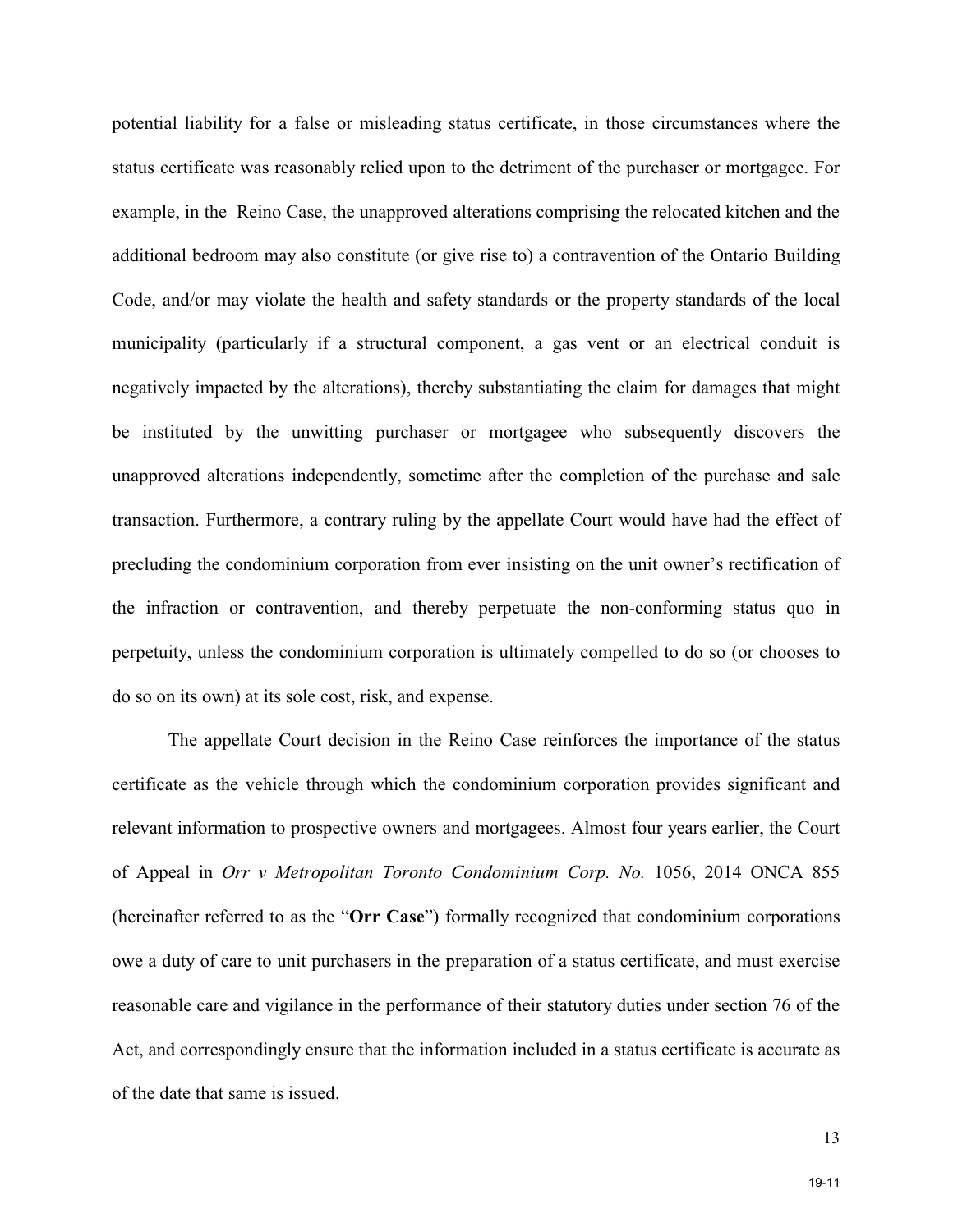With respect to the completion of paragraph 12 of the status certificate – the section of the status certificate that was in contention in the Reino Case – a condominium corporation is statutorily required to disclose whether it possesses knowledge of any circumstances that may result in an increase in the common expenses for the subject unit. If the condominium corporation does possess such knowledge, then it is obliged to ensure that the status certificate provides the particulars of any potential or anticipated increase, including any special assessment levied by the board of directors against the unit, and the reason for such assessment. As observed by Justice Lauwers in the case of *Durham Condominium Corp. No. 63 v On-Cite Solutions Ltd.*, 2010 ONSC 6342 (hereinafter referred to as the "**On-Cite Solutions Case**"), the language used in paragraph 12 of the status certificate is intended to compel a condominium corporation to disclose more, not less, information that could be financially material to the purchaser's decision to complete the transaction. In the On-Cite Solutions Case, the Court held that where the condominium corporation was aware (or ought to have been aware) that a 36-inch door of the commercial unit had been widened to ten feet, without the approval of the board of directors, but failed to disclose same in the status certificate so requested by the purchaser, then the condominium corporation will be precluded from requiring the purchaser to restore the door to its original configuration, after the purchaser acquires title to the commercial unit. The appellate Court's ruling in the Reino Case is therefore consistent with both the spirit of the legislation and the previous jurisprudence in the province, where the courts have consistently confirmed that the disclosure of outstanding problems, deficiencies, or issues affecting the purchased unit, or the common elements, which might ultimately give rise to potential increases in the common expenses, or potential expenses for the future owner of the unit, ought to be disclosed.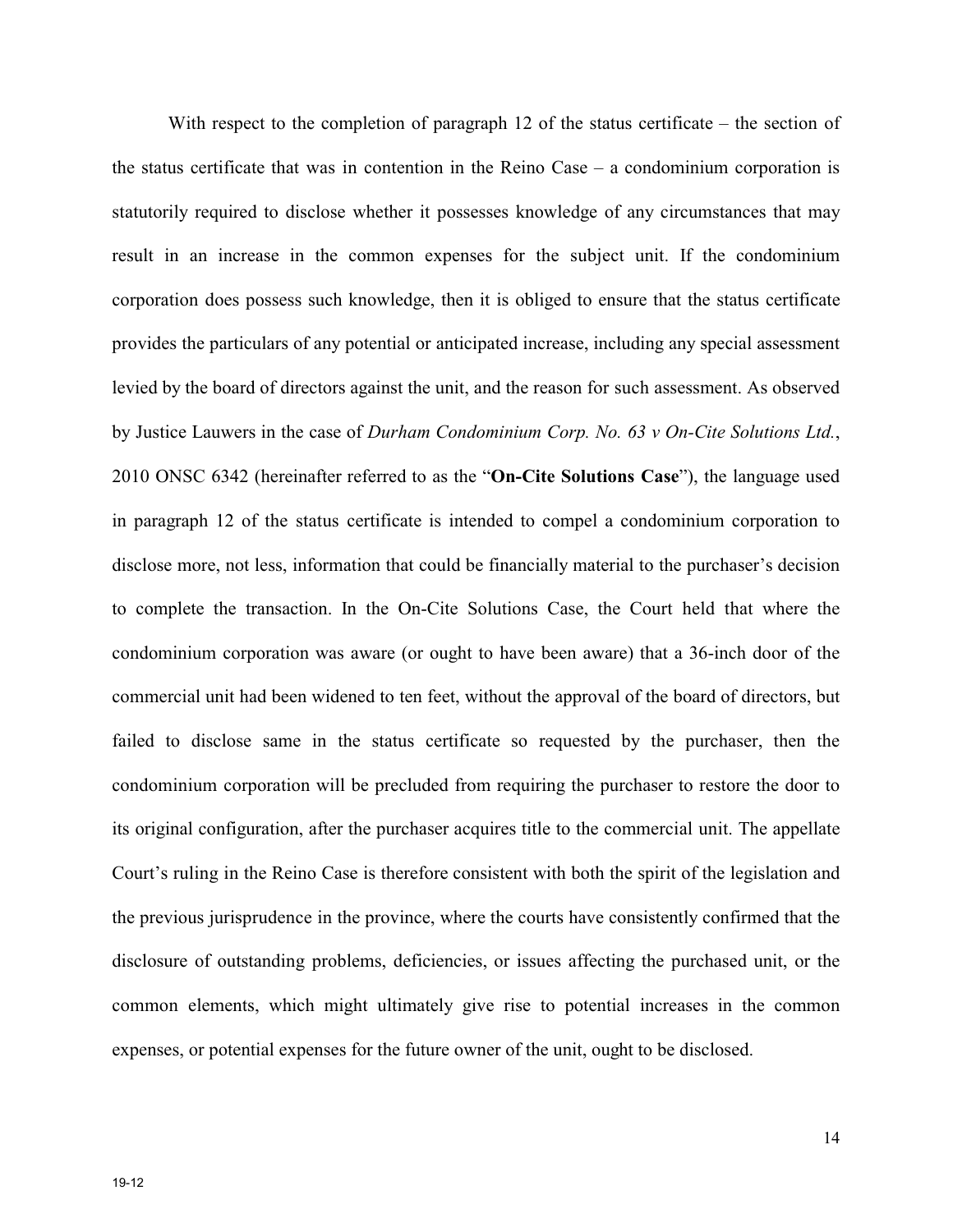Although the appellate Court in the Reino Case did not make any findings as to whether the condominium corporation was negligent in the preparation of its earlier status certificates, this case serves as a reminder to condominium corporations of the potential liability that may arise if an inspection of a unit is performed, and an issue or problem that is patent (and reasonably ascertainable on a cursory inspection of the unit) is overlooked. In light of the fact that there is no statutory obligation to perform an inspection of a unit prior to the issuance of a status certificate, it is often recommended that condominium corporations should not undertake such an inspection, and/or should expressly confirm that no inspection of the subject unit has been undertaken by or on behalf of the condominium corporation in connection with the issuance of the status certificate, and that the representations contained therein are therefore qualified accordingly. It is not uncommon for condominium corporations to include a disclaimer in the status certificate that expressly confirms that:

- 1. it is the purchaser's responsibility to review the condominium's governing documents in order to determine whether the previous owner has carried out any structural changes to the unit, or has modified the common elements;
- 2. no inspection of the unit has been conducted in connection with the issuance of the status certificate, and therefore the condominium corporation cannot comment on matters of non-compliance that may be revealed by such an up-to-date inspection; and
- 3. unless an inspection is specifically requested (and any additional reasonable fees charged by the condominium corporation in connection therewith have been paid), the condominium corporation reserves its right to enforce any infraction or noncompliance with the condominium's governing documents against any subsequent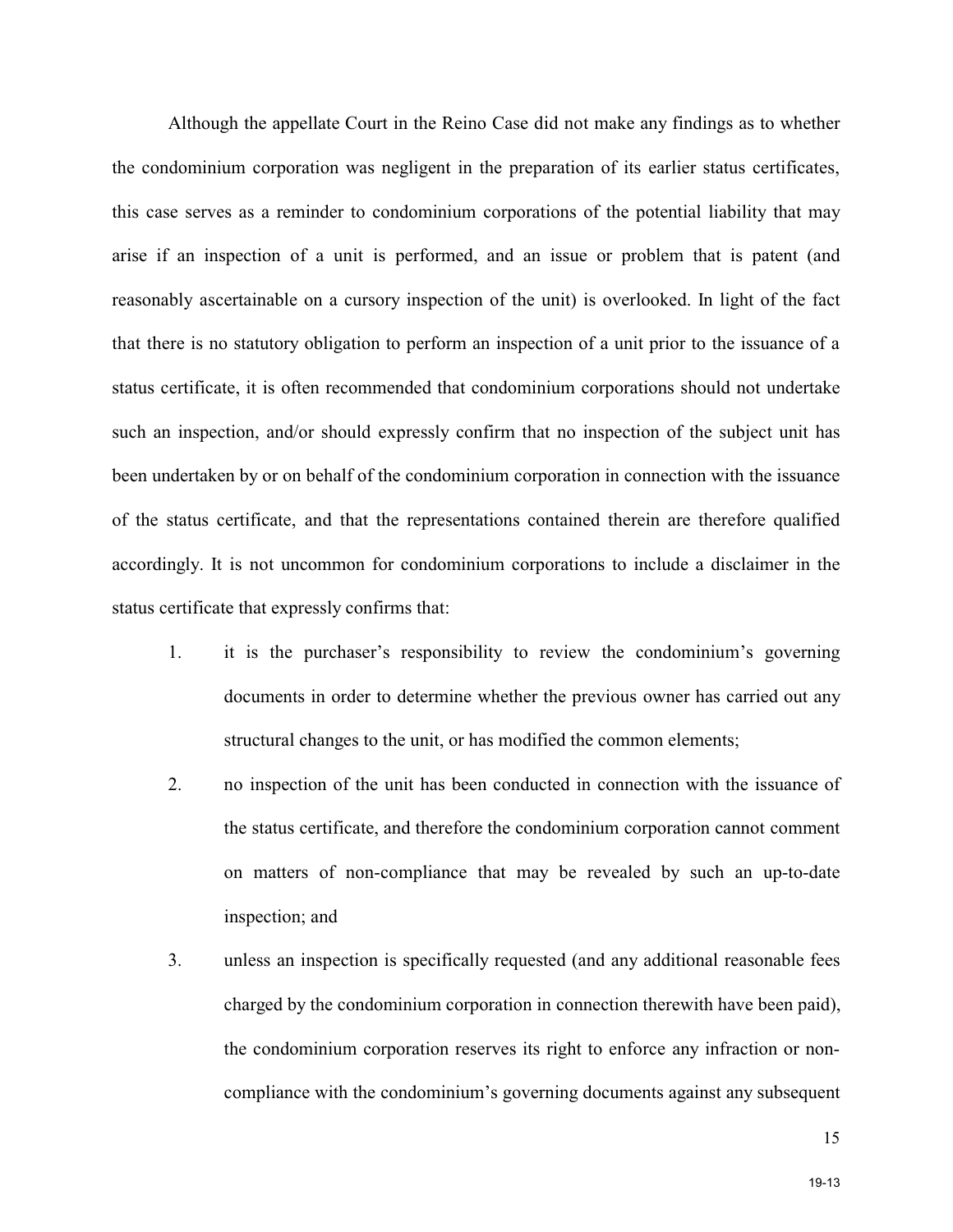owner, notwithstanding that the non-compliance may have existed prior to the issuance of the status certificate.

The authors are unaware of any judicial commentary on the propriety or legal effect of such a disclaimer in a status certificate where no inspection of the unit has been undertaken, but firmly believe that the condominium corporation would not be prejudiced by including such a disclaimer in the status certificate, and it may very well protect it against a damage claim arising from (or in connection with) an unapproved alteration that was unknown by the condominium corporation at the time that it issued the status certificate to the unit purchaser or mortgagee.

Will such a disclaimer protect the condominium corporation in those circumstances where the condominium corporation knew, or ought reasonably to have known, about an unauthorized alteration (i.e. because of one or more visits to the dwelling unit made by a representative of the board of directors), and thereafter the condominium corporation seeks to impose responsibility on the new owner? Representatives of condominium corporations sometimes enter units to carry out the "objects and duties" of the corporation, $13$  such as inspecting the smoke detectors or the heating and cooling system or filters, or investigating any damage caused to the unit. In the Reino Case, the Owner cited a minimum of 16 instances in which board members had entered his unit, primarily for fire inspection purposes. The inference, here, appears to be that the condominium corporation possessed knowledge, or ought reasonably to have known, of the unauthorized alterations, but failed to address any concerns regarding same to the Owner. If such a disclaimer is rendered inoperative or ineffective because of the knowledge or "deemed knowledge" of one of the directors of the condominium corporation

<sup>&</sup>lt;sup>13</sup> Section 19 of the Act.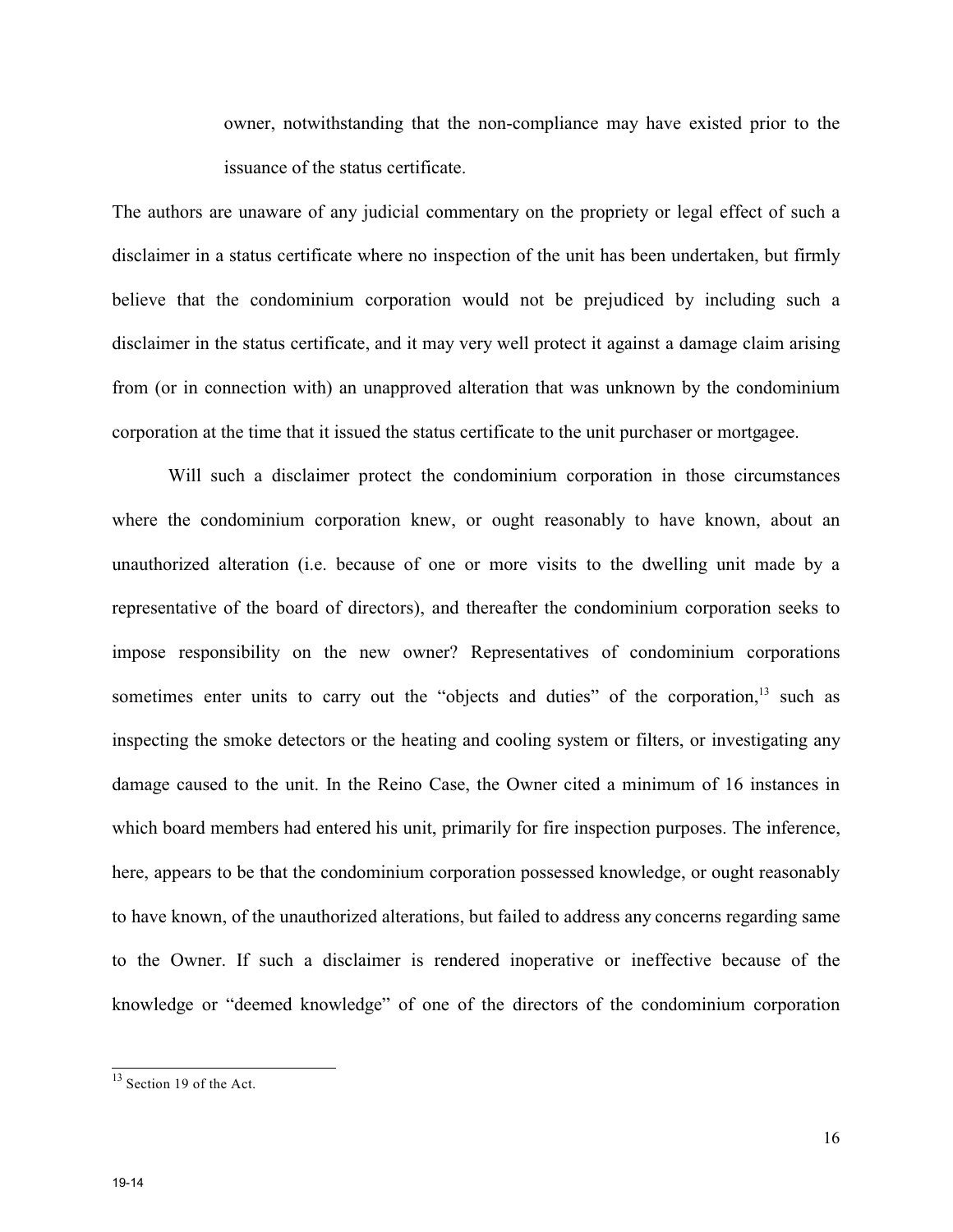regarding unapproved alterations, then the counsel of perfection would dictate that condominium corporations should be proactive and always undertake an inspection of the subject unit to confirm the existence of unapproved alterations, whenever a request for a status certificate is received. However, it may well be too impractical, costly or administratively burdensome to undertake an inspection of each and every unit that is the subject of a status certificate request. Condominium corporations may also draw some comfort from the appellate Court decision in the Orr Case, which confirmed the Court's reluctance to impute the knowledge of one director to the entire board of directors, as a general matter or principle, because doing so would vastly increase the liability exposure of condominium corporations and would make risk management on the part of the board all but impossible.<sup>14</sup>

 Finally, it is worth noting that the condominium corporation in the Reino Case could arguably have considered granting retroactive approval to the alterations made to the dwelling unit, in an effort to avoid being embroiled in costly and protracted litigation. Given the nature of the unauthorized alterations in the Reino Case, a prudent condominium corporation would undertake certain due diligence measures (such as endeavouring to procure copies of all drawings, permits and engineering reports regarding the alterations, and retaining an architect or engineer to inspect the premises and to correspondingly certify that the alterations do not impact the structural integrity of the condominium building, nor negatively affect any of the condominium's mechanical, electrical, heating, cooling, plumbing and/or drainage systems), prior to granting retroactive approval to the unit owner. As the Ontario Superior Court of Justice observed in the case of *Muskoka Condominium Corp. No. 39 v. Kreutzweiser* (2010), 2010 ONSC 2463*,* while a board of directors is duty-bound to enforce its declaration, by-laws, and

<sup>&</sup>lt;sup>14</sup> Orr v Metropolitan Toronto Condominium Corp. No. 1056, 2014 ONCA 855 at para 126.